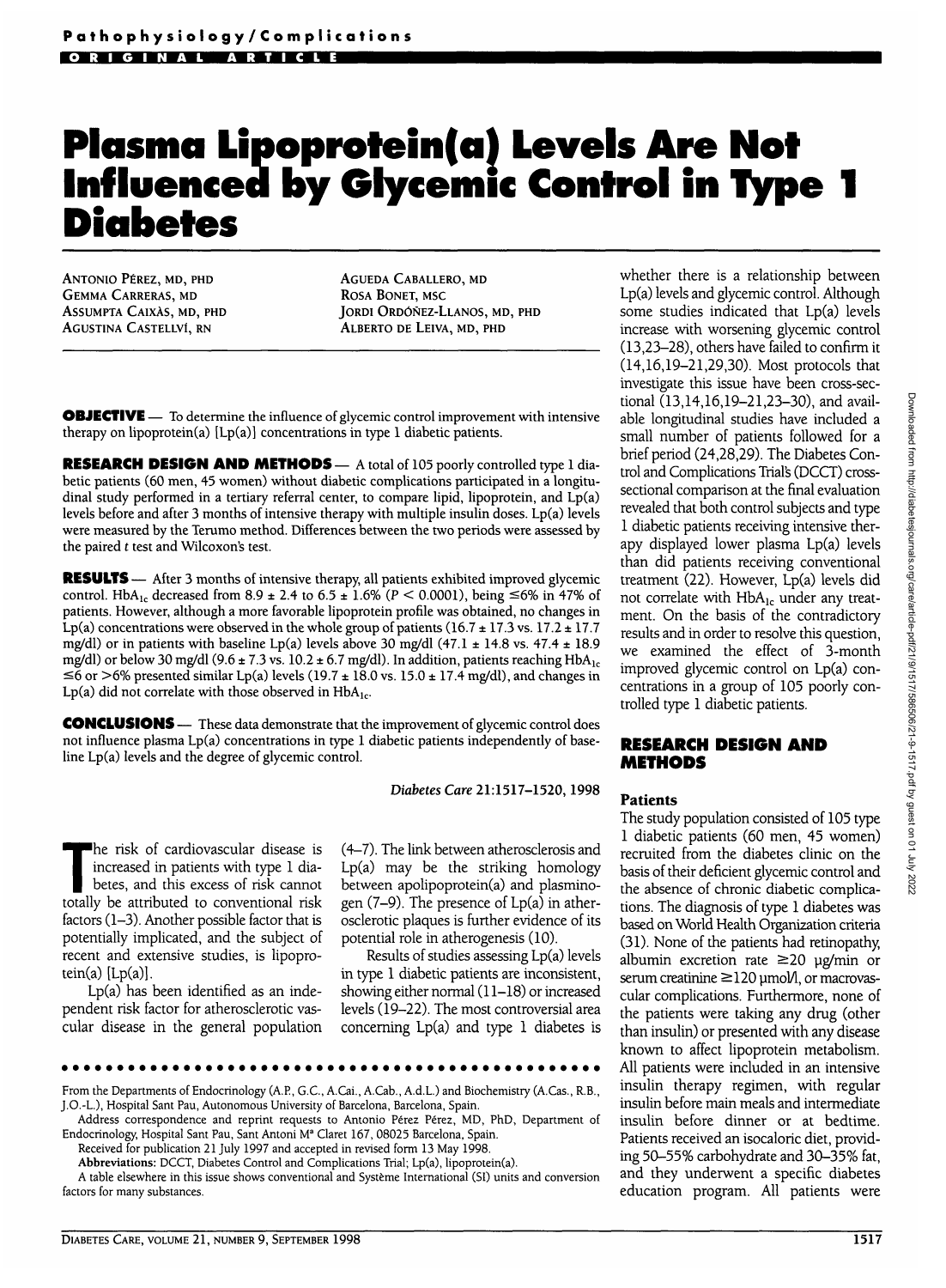# *Lipoprotein(a) in type 1 diabetes*

**Table 1—***Effect of improved glycemic control on plasma lipoprotein(a), lipids, and lipoproteins in 105 type 1 diabetic patients*

|                                    | Before           | After 3 months   | P         |
|------------------------------------|------------------|------------------|-----------|
| $HbA_{1c}$ (%)                     | $8.9 \pm 2.4$    | $6.5 \pm 1.6$    | < 0.0001  |
| Fructosamine (umol/l)              | $452 \pm 125$    | $349 \pm 90$     | < 0.0001  |
| BMI $(kg/m2)$                      | $22.45 \pm 3.24$ | $22.50 \pm 4.72$ | <b>NS</b> |
| Total cholesterol (mmol/l)         | $4.79 \pm 0.88$  | $4.29 \pm 0.88$  | < 0.05    |
| HDL cholesterol (mmol/l)           | $1.17 \pm 0.33$  | $1.33 \pm 0.33$  | < 0.01    |
| LDL cholesterol (mmol/l)           | $3.15 \pm 0.90$  | $2.70 \pm 0.71$  | < 0.0001  |
| VLDL cholesterol (mmol/l)          | $0.45 \pm 1.15$  | $0.27 \pm 0.31$  | < 0.05    |
| Triglyceride (mmol/l)              | $1.40 \pm 2.43$  | $0.83 \pm 0.50$  | < 0.01    |
| Lipoprotein(a) (mg/dl)             | $16.7 \pm 17.3$  | $17.2 \pm 17.7$  | NS.       |
| Lipoprotein(a) $\geq$ 30 mg/dl (%) | 19               | 16               | <b>NS</b> |

Data are means ± SD, unless otherwise indicated.

instructed for self-monitoring of blood glucose 4 or more times per day and were visited in the outpatient unit every 2-4 weeks. The study was approved by the Ethics Committee in the hospital, and all the patients gave informed consent.

# **Laboratory analysis**

Blood samples were obtained, after a fast of at least 10 h, from all type 1 diabetic patients at baseline. A second laboratory assessment was carried out 3 months later, after registered improvement of glycemic control (decrease in  $HbA_{1c} \ge 1\%$ ). Serum samples were stored at  $-80^{\circ}$ C before the Lp(a) assay was done.

Glucose was determined by an automated enzymatic method and fructosamine by a colorimetric method, using glycated albumin as a pattern of the reaction (Boehringer Mannheim, Mannheim, Germany; reference range: 205-285 umol/1).  $HbA_{1c}$  was measured by high-performance liquid chromatography (Hi-Auto  $A_{1C}$  HA-8121 Analyzer; Die-Kioto, Kyoto, Japan; reference range: 3.7-5.5%; intra- and interassay coefficients of variability: 3.2 and 5.5, respectively). Cholesterol and triglyceride were determined by standard enzymatic methods (Boehringer Mannheim) adapted to a RA-XT autoanalyzer (Technicon Instruments, Tarrytown, NY). HDL cholesterol, LDL cholesterol, and VLDL cholesterol were determined using a combined ultracentrifugation-precipitation method recommended by the Lipid Research Clinics Laboratory (32).

Lp(a) levels were measured by an enzyme-linked immunoassay technique using a monoclonal anti-Lp(a) antibody (Terumo Medical, Elkton, MD). The intraand interassay coefficients of variation were 6.4 and 7.8%, respectively.

## **Statistical analysis**

All data are expressed as means  $\pm$  SD. P  $\leq$ 0.05 was considered significant. Triglyceride, VLDL cholesterol, and Lp(a) were logarithmically transformed to improve skewness. Paired *t* test and Wilcoxon's test were used to analyze changes in the lipid profile and in glycemic control. Pearson's correlation coefficient was used to determine the relationship between changes in glycemic control and log-transformed Lp(a) levels.

**RESULTS**— Table 1 shows glycemic control, BMI, lipid, lipoprotein, and Lp(a) levels before and after 3 months of intensive therapy with multiple insulin doses. A significant improvement of glycemic control was obtained as assessed by fructosamine and  $HbA_{1c}$  levels, without changes in BMI. All patients exhibited improved glycemic control (mean HbA<sub>lc</sub> decrement was  $2.4 \pm 2.5\%$ ), with  $HbA_{1c}$  $\leq 6\%$  in 47% of patients. The improvement of glycemic control was accompanied by a decrease in total cholesterol, triglyceride, VLDL cholesterol, and LDL cholesterol, as well as an increase in HDL cholesterol. However, no changes in Lp(a) concentrations were observed, and changes in Lp(a) levels did not correlate with those observed in fructosamine,  $HbA_{1c}$ , and BMI.

Moreover, when patients with baseline Lp(a) levels above or below 30 mg/dl were studied separately, Lp(a) levels also remained unchanged after glycemic control improvement (Table 2, Fig. 1). The lack of change in Lp(a) levels after the improvement of glycemic control was observed in patients with an  $HbA_{1c}$  decrement either  $≥2%$  (n = 46; 19.4 ± 16.8 vs. 20.1 ± 17.4 mg/dl) or  $\lt 2\%$  (n = 59; 14.4  $\pm$  17.5 vs.  $14.8 \pm 17.7$  mg/dl). Finally, patients reaching  $HbA_{1c} \leq 6\%$  (mean  $HbA_{1c}$  5.3 ± 0.5%) or  $>6\%$  (mean HbA<sub>lc</sub> 7.7  $\pm$  1.3%) presented similar  $Lp(a)$  levels (19.7  $\pm$  18 vs.  $15.0 \pm 17.4$  mg/dl).

**CONCLUSIONS** — Results of the DCCT (33) have shown that improved glycemic control in type 1 diabetic subjects delays the onset and slows the progression of diabetic retinopathy, nephropathy, and neuropathy. However, macrovascular disease remains the most common cause of morbidity and mortality in diabetic patients, and the St. Vincent Declaration has called for systematic screening and reduction of risk factors of macrovascular disease in such patients (34).

Researchers have postulated that Lp(a) may explain, in part, the increased risk of vascular disease associated with diabetes that exists after the adjustments for conventional risk factors. However, results of studies assessing Lp(a) concentrations in the general diabetic population, and especially in type 1 diabetic patients, are controversial, and the role of Lp(a) in atherogenesis in diabetic patients is still unknown.

Based on the association between glycemic control and Lp(a) levels in some cross-sectional studies and earlier longitudinal studies in type 1 diabetic patients, poor glycemic control has been proposed as one of the causes of high plasma Lp(a) levels in diabetic patients through an unknown mechanism. However, the relationship between glycemic control and plasma lipoprotein(a) levels in diabetes, especially in type 1 diabetic subjects, has not been fully

Table 2—*Lp(a) levels before and after the improvement ofglycemic control in type 1 diabetic patients with baseline Lp(a) levels above and below 30 mg/dl*

|                 | Lp(a) ≥30 mg/dl (n = 20) |               | Lp(a) $<$ 30 mg/dl (n = 85) |               |
|-----------------|--------------------------|---------------|-----------------------------|---------------|
|                 | <b>Before</b>            | After         | <b>Before</b>               | After         |
| $HbA_{1c}$ (%)  | $9.1 \pm 2.3$            | $5.9 \pm 1.4$ | $8.9 \pm 2.4$               | $6.7 \pm 1.6$ |
| $Lp(a)$ (mg/dl) | $47.1 \pm 15$            | $47.4 \pm 19$ | $9.6 + 7$                   | $10.2 \pm 7$  |

Data are means ± SD.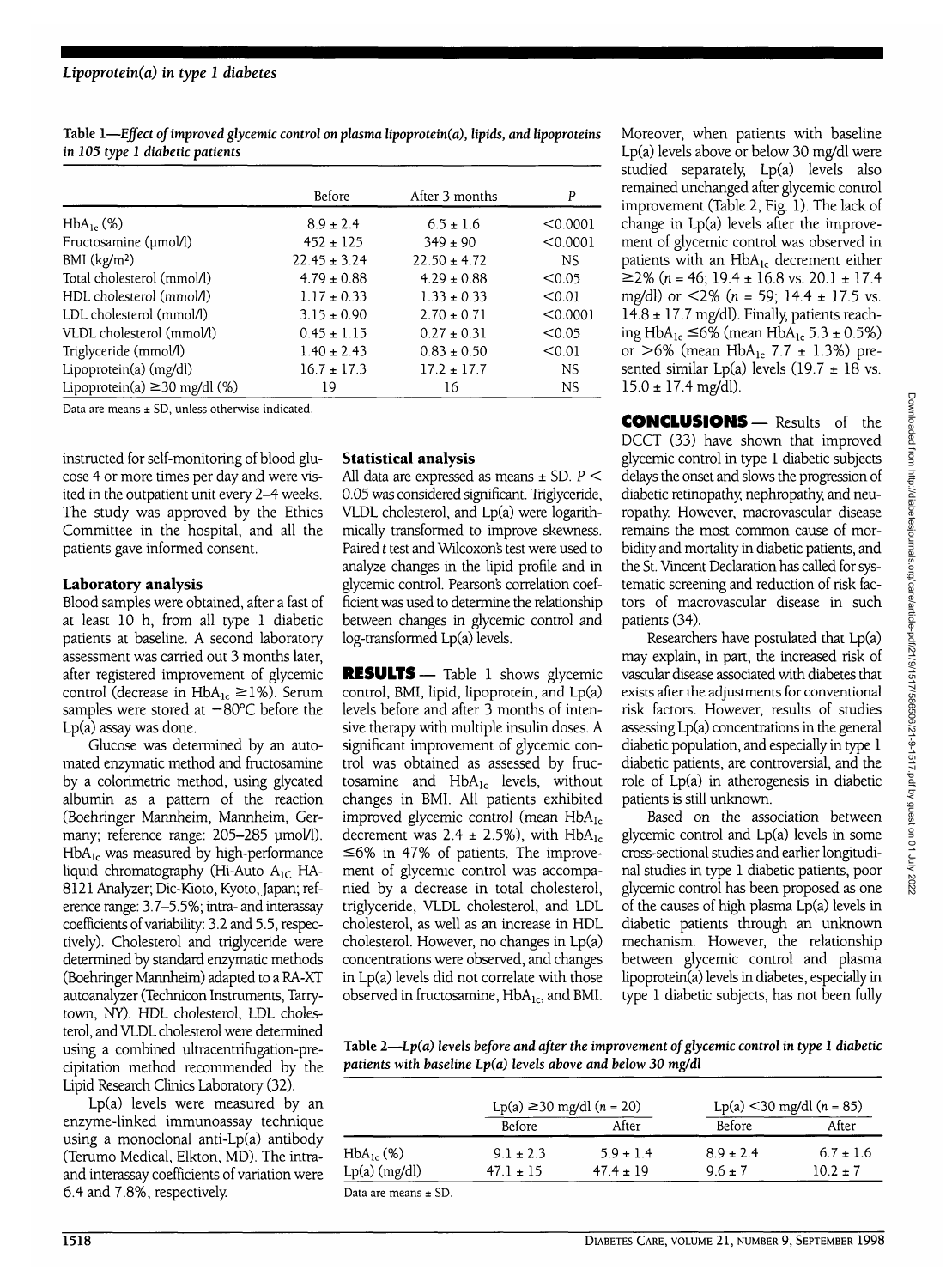

**Figure 1—***Individual levels of Lp(a) before and after the improvement of glycemic control in 20 type 1 diabetic patients with baseline Lp(a) levels ^30 mg/dl.*

clarified. In cross-sectional studies of type 1 diabetic subjects, Lp(a) levels have been reported to be positively related to  $HbA_{1c}$ (13,23,25-27). In contrast, findings obtained by our group (30) and others (14,16,19-21) show no relationship between Lp(a) levels and the degree of glycemic control. Finally, Purnell et al. (22) found higher Lp(a) levels in patients receiving conventional therapy compared with patients receiving intensive therapy, although Lp(a) levels showed no correlation with  $HbA_{1c}$  in either treatment group. These conflicting data may be attributed, at least in part, to the limitations of cross-sectional studies. Therefore, well-designed longitudinal studies were required to clarify the relationship between glycemic control and Lp(a) in type 1 diabetes. To our knowledge, only two studies have examined the effect of the improvement of glycemic control on Lp(a) levels in type 1 diabetic subjects. A significant reduction in plasma Lp(a) levels has been reported 3 weeks after improvement of

glycemic control in 10 type 1 diabetic subjects with high levels of Lp(a) by Bruckert et al. (24) and in 12 type 1 diabetic subjects by Haffner et al. (28). In the present study, plasma Lp(a) levels did not decrease when glycemic control was considerably improved by intensive therapy, despite significant improvement of other lipid parameters, as reported by other authors (35,36). Moreover, the lack of change in Lp(a) levels was independent of baseline Lp(a) levels, of the degree of glycemic control improvement measured by the decrement of  $HbA_{1c}$ , and of the degree of glycemic control reached. Interestingly, these findings are consistent with previous studies carried out by our group and others in subjects with type 2 diabetes investigated 21 days  $(n = 12)$  (37), 30 days ( $n = 54$ ) (38), 3 months ( $n = 60$ ) (39), and 6 months (n *=* 54) (40) after the improvement of glycemic control. In addition, Ritter et al. (29) did not find a significant effect of a mild improvement of glycemic control in nine type 1 and nine

type 2 diabetic subjects. Possibly, discrepancies in the effect of improved glycemic control on Lp(a) levels in both type 1 and type 2 diabetic subjects may be explained either by the small number of patients included or by the brief duration of some studies (12,24,29,37). In our study, the sample size was large ( $n = 105$ ), and patients were highly selected on the basis of their deficient glycemic control and absence of late diabetic complications. In addition, the duration of the study was sufficient on the basis of both the fractional catabolic rate of  $Lp(a)$  (41,42) and the assessment of diabetes control using HbA<sub>lc</sub>. Furthermore, a marked improvement of glycemic control was obtained (mean HbA<sub>lc</sub> decrement was  $2.36 \pm 2.5\%$ ) without associated changes in other clinical characteristics, such as BMI, that may potentially affect Lp(a) levels (43). Finally, although the method used to measure Lp(a) (Terumo method) reflects not only the change in the concentration of Lp(a) in terms of moles per deciliter but also variations in the genetically determined size of apolipoprotein(a), the proportion of Lp(a) measurement related to molar concentration did not cause influence, because the study was performed before and after in the same patients. Thus, we believe that the lack of response of Lp(a) levels to the improvement ofglycemic control may not be attributed to these methodological issues.

In conclusion, our findings revealed that a marked improvement in glycemic control by intensive therapy with multiple insulin doses does not influence plasma Lp(a) levels in type 1 diabetic patients, independent of baseline Lp(a) levels and the degree of glycemic control improvement. These findings suggest that glycemic control and plasma Lp(a) concentrations are not related in type 1 diabetic patients.

### References

- 1. Jensen T, Bosch-Jhonsen K, Kopoed-Enevoldsen A, Deckerd T: Coronary heart disease in young type 1 (insulin-dependent) diabetic patients with and without diabetic nephropathy: incidence and risk factors. *Diabetologia* 30:144-148, 1987
- 2. Lloyd CE, Kuller LH, Ellis D, Becker DJ, Wing RR, Orchard TJ: Coronary artery disease in IDDM: gender differences in risk factors but not risk. *Arterioscler Thromb Vase Biol* 16:720-726,1996
- 3. Krolewski AS, Kosinski EJ, Warram JH, Leland OS, Busick EJ, Asmal AC, Rand LI, Christlieb AR, Bradley RE. Kahn CR: Magnitude and determinants of coronary artery disease in juvenile-onset, insulin dependent